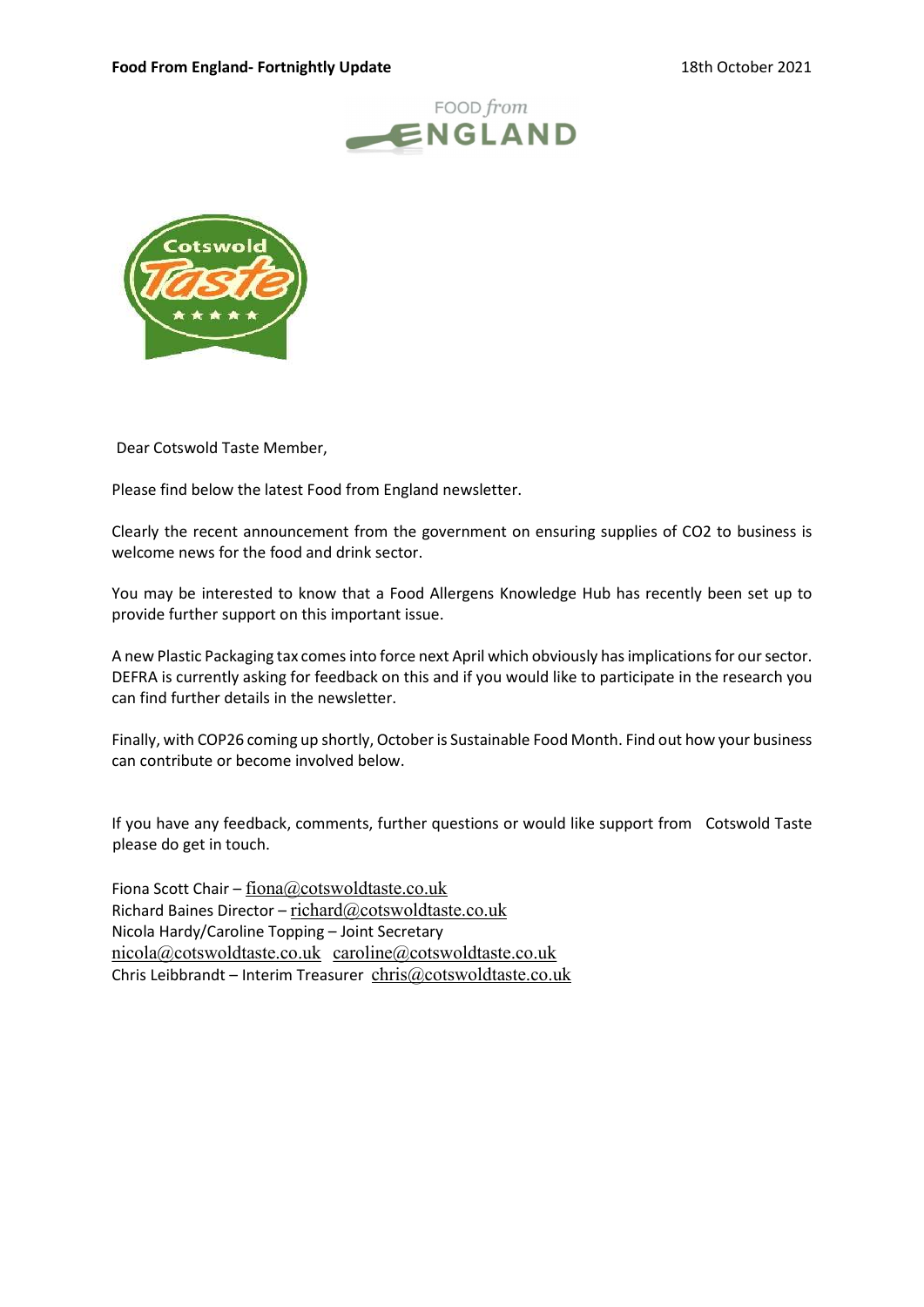

# UPDATES FROM DEFRA:

# Agreement reached to ensure supplies of CO2 to businesses

The carbon dioxide (CO2) industry has come to an agreement to ensure UK businesses have access to a sustainable supply of CO2 - an essential component of the national economy.

CO2 suppliers have agreed to pay CF Fertilisers a price for the CO2 it produces that will enable it to continue operating while global gas prices remain high, drawing on support from industry and delivering value for money for the taxpayer.

This price for CO2 reflects the vital importance of this material to everything from our nuclear industry to hospitals to the food and beverage industry. CF Fertilisers produces around 60% of the UK's commercial CO2 requirements.

Please find further detail in the press release on GOV.UK here.

# Agri-Food guidance and updates

Government Chemist contributes to Institute of Food Science Technology food allergens resource The Institute of Food Science Technology has launched a new Food Allergens Knowledge Hub to help consumers, food businesses and educators source best practice advice. Read more here.

## Project launched to tackle greenwashing in food and drink sectors

The Environment Agency has launched a project to standardise metrics for environmental performance for the food and drink sector.

## £500 million Plan for Jobs expansion

Hundreds of thousands of people are to be supported as part of the more-than £500 million expansion of the Government's Plan for Jobs. The Government is also extending its £3,000 incentive payment for every apprentice a business hires up until 31 January 2022. Read more here.

## Plastic Packaging Tax

A new Plastic Packaging Tax comes into force on 1 April 2022.

## Invitation to participate in research

We are looking to get feedback on the Plastic Packaging Tax, and will be conducting research sessions during October and November 2021, with further research sessions being held through to April 2022.

If you or your organisation would like to participate in a research session, please contact ruth.clark@hmrc.gov.uk with a contact name and email address of a suitable person who we can speak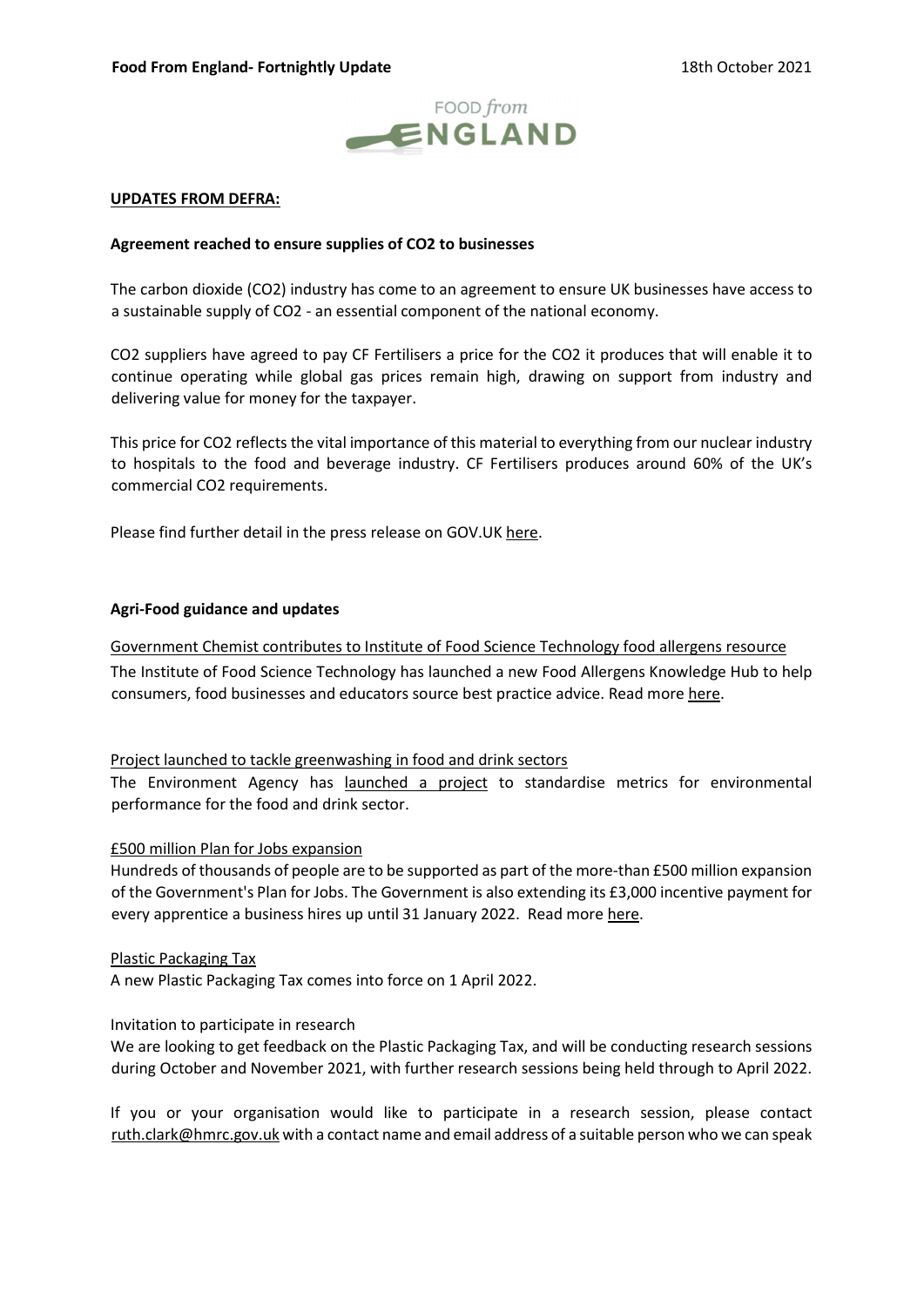

with. If you have already participated in research sessions, thank you, and please get in touch as we would appreciate your continued support.

You can find full details on the Plastic Packaging Tax page at GOV.UK.

## Statements with invoices

In light of helpful feedback from industry, the requirement to include a Plastic Packaging Tax statement with invoices will not be commenced when the rest of the tax takes effect on 1 April 2022.

We encourage businesses to consider how they can address this on a voluntary basis in the short term. In the medium term, HMRC will work with industry to agree an effective and practical requirement.

Further guidance and support to businesses will be provided in the near future.

# Notices for traders

# Public Sector Food Procurement - Buying Better Food

Defra are working in collaboration with the Crown Commercial Service (CCS) to encourage more local businesses to supply the public sector. As part of this development, CCS is in the process of engaging with customers and suppliers to inform the procurement strategy for their new public sector food agreement, Buying Better Food. If you would like to speak with the CCS Food Team, please contact food@crowncommercial.gov and a member of the team will get back to you. More information and progress updates on the procurement agreement can be found on the CCS website.